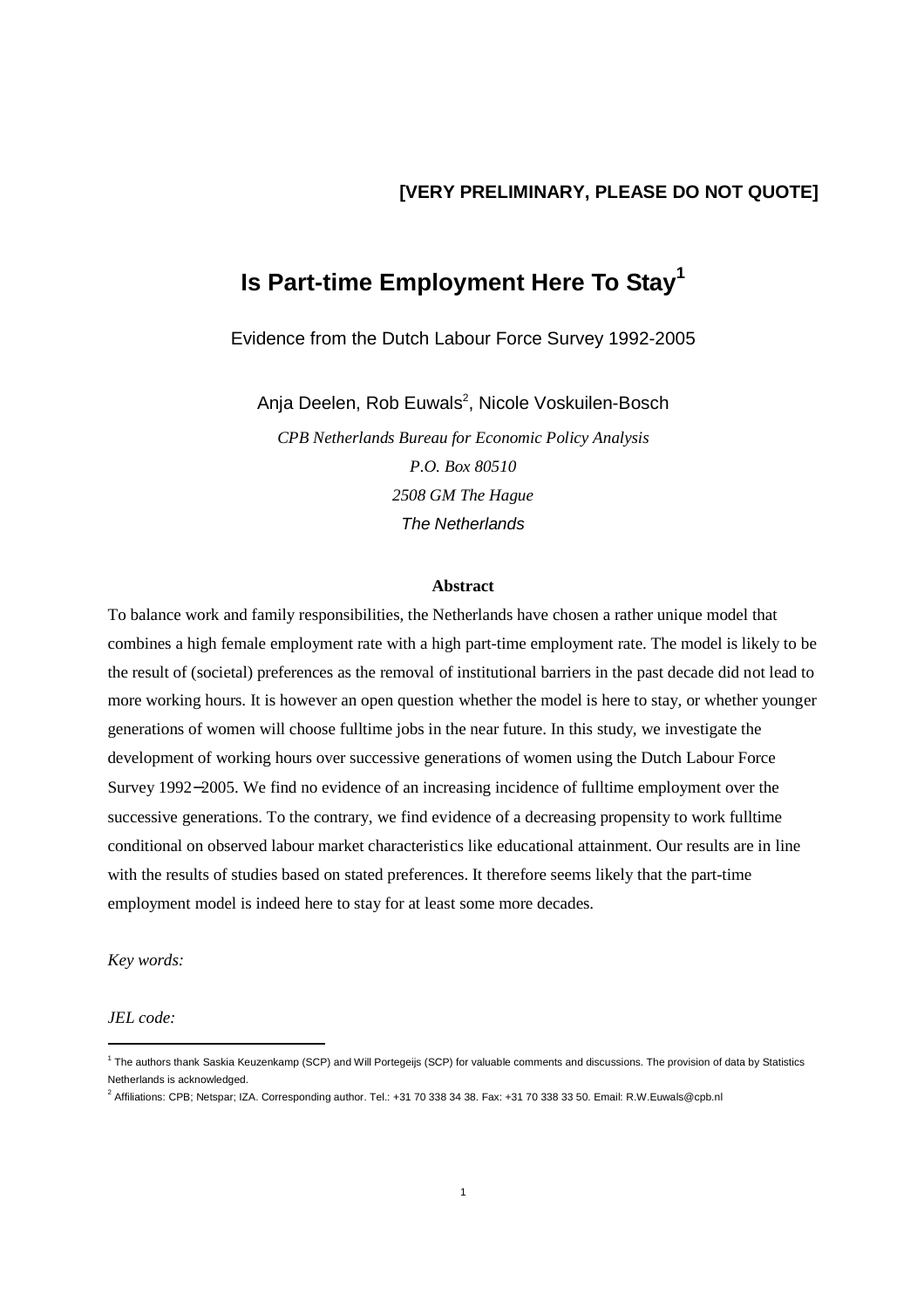#### **1. Introduction**

Many countries have experienced a strong increase in the employment rate of women. The societal models that facilitate the employment of women vary however substantially between those countries. While, for example, the Scandinavian countries offer generous parental leave and subsidized childcare facilities, a country like the US offers childcare facilities by means of low wages for those who provide childcare. The Netherlands have chosen a model that seems rather unique: the employment rate of women is high, but a large majority of employed women works part-time. An advantage of part-time employment is that it allows individuals and in particular families to balance work and other (family and care) responsibilities. An open question is however: will the model stand the test of time? Or is the part-time employment model a temporary phenomenon that facilitates the employment of the generations of women that are currently in working age, and will younger generations of women choose for fulltime employment in the near future?

ince recently, the social desirability of part-time employment has become under discussion again. One aspect of the public discussion is that the less than full use of the human capital of women may harm the emancipation of women (Mees, 2006). Another aspect is that a higher participation rate and more working hours of women may be a partial solution to the problems of the sustainability of the welfare state due to the ageing of the population (SER, 2006). Therefore the issue of part-time employment is clearly back on the political agenda and the Dutch model of part-time employment may become under pressure in the near future.

In the past, the OECD (1990, 1995) and several US authors including Leppel and Clain (1988), Blank (1989) and Tilly (1995) emphasized the negative aspects of part-time work. They concentrated their research on those who would like to work more hours (the 'underemployed'). Several recent studies however show that part-time employment may be the result of individual or household preferences as well (OECD, 2001, 2004, Jaumotte, 2003, SCP, 2006). On the basis of a comparison between Finland and Germany, Pfau-Efinger (1993) already argued that the employment behaviour of women is largely determined country-specific cultural norms and values, which in turn also influence the development of other factors. In other words, part-time employment may not simply be the result of economic and institutional factors as these factors may be chosen such that they facilitate part-time employment. This may be particularly true for the Dutch model. The research in this study is furthermore inspired by a historical development in Sweden. Like in many other countries, the employment rate of Swedish women increased strongly during the last few decades. But while the proportion of women in part-time employment increased until the mid 1980s, the proportion decreased from that time period on. Sundström (1991) concludes that part-time has increased the continuity of the labour force attachment of Swedish women, strengthened their position on the labour market and reduced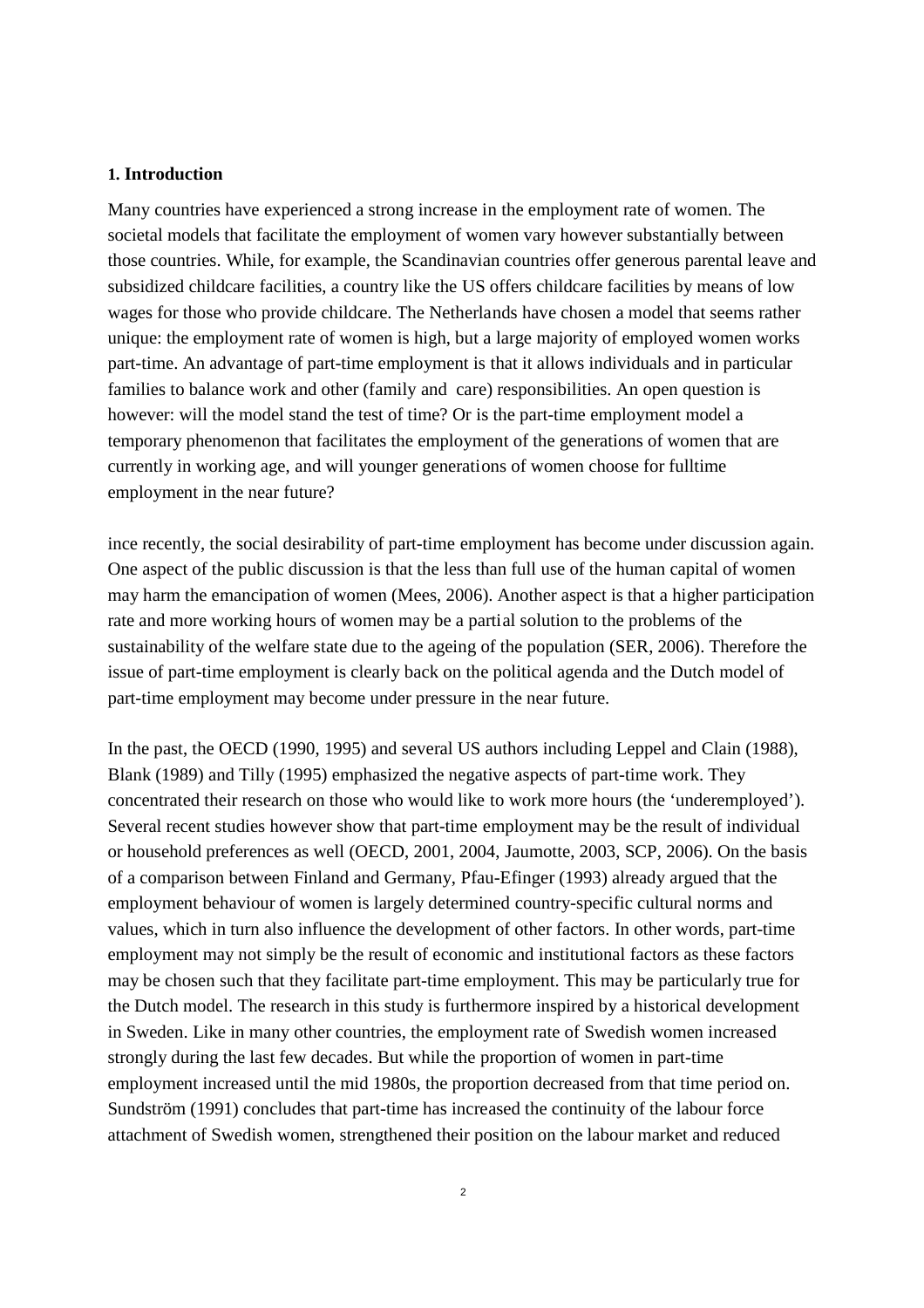their economic dependency. So part-time employment turned out to be a temporary phenomenon that facilitated a certain generation of women to work, while nowadays most Swedish women work fulltime. Therefore the central question of this study is: may we expect such a development in the Netherlands as well?

This study uses the Dutch Labour Force Survey 1992-2005 to investigate the incidence of parttime and fulltime employment over age, period and cohort. We are particularly interested in the development over the cohorts as this will say something about the propensity of the youngest generations to work part-time. We apply empirical regressions model to disentangle the impact of age, time and cohort, and of other exogenous individual and family characteristics. The empirical analysis reveals that … [To be done].

# **2. The Dutch model**

The Dutch labour market shows a high rate of part-time employment and the rate continues growing at a fast rate (OECD, various issues). In particularly women work part-time, although compared to other countries many men work part-time as well. This section deals with two questions: was policy important for the growth of part-time employment? And how special is the Dutch model of part-time employment in a cross-national comparison?

# **2.1 Role of policy**

Already since the end of the 1980s, Dutch policy makers recognised that part-time employment may be a way for workers to balance work and other (family and care) responsibilities. The government implemented policies to protect and even to enforce the position of part-time workers. What role did these policies play? And did other policies like the tax system and child care provisions play an important role?

The Dutch government implemented several laws and policies that were aimed at part-time employment. In 1993, the government reinforced the legal position of part-time workers by extending the applicability of the statutory minimum wage and the minimum holiday allowance. Previously, these rights did not apply to employees working less than one-third of normal fulltime hours. In 1996, the government installed a law that gave part-time workers an explicit right to equal treatment – pro rata – on wages, overtime payments, bonuses and training. In 2000, the government even awarded workers the right to request an upward or downward adjustment of the number of working hours within their current job, which employers have to honour unless there are conflicting business interests. In particular the last law is unique, only Germany introduced a similar law in 2001.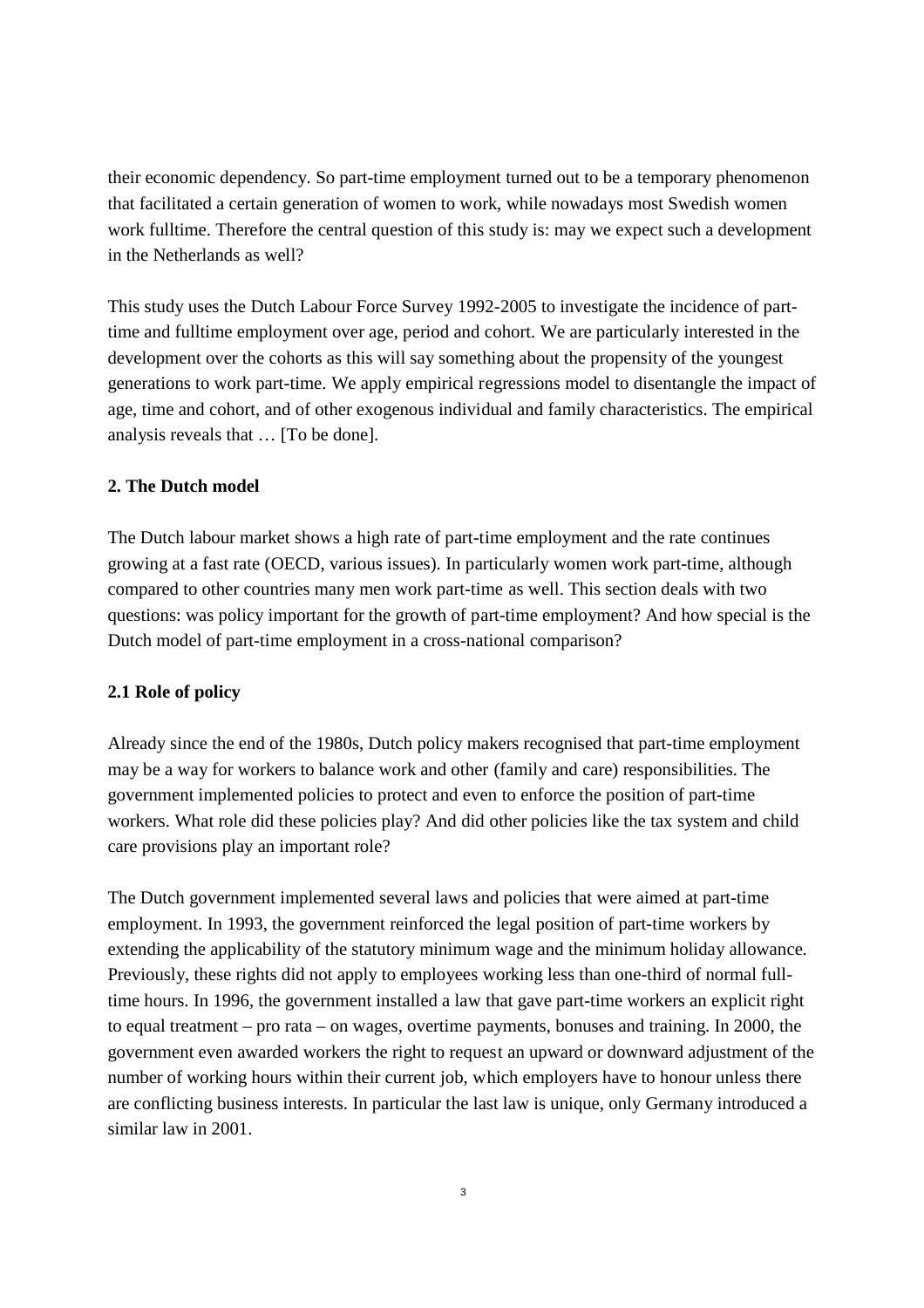Did the policies on part-time employment lead to a larger increase in the part-time employment rate? Evidence from macro-panel data for 15 EU countries suggests that policy does have an impact on the part-time employment rate, but the Netherlands turns out to be an outlier (see footnote 29 of Buddelmeyer *et al.*, 2007). Moreover, evaluations show that the law of 2000 did not affect the adjustments of working hours within a given job, and job mobility remained to be the major channel to adjust working hours (Fouarge and Baaijens, 2004). As the rate of part-time employment started to increase before the policies were implemented in the Netherlands, it seems likely that the policies followed an already existing practice.

While human capital characteristics like education and experience determine the gross wage of a worker, the tax system codetermines the net return to paid employment. It is therefore an important part of the incentives for women to become engaged in paid employment. In the past decades, the Dutch government implemented several reforms to move the tax system from a joint tax system to a more individual based tax system. At the beginning of the 1990s, a tax reform...[extend text on tax reform]. Next, the new tax system implemented in 2001 replaced the tax allowances by tax credits and introduced a tax credit for working parents. Both reforms lowered the marginal tax burden of the second earner in the household, which are in majority women. The current government plans to reduce the size of the general tax credit slowly over time. So in the longer run the Dutch tax system will be almost fully individualized, only some joint taxation elements for working parents will remain.

Did the tax reforms lead to a larger increase in the part-time employment rate? The tax reforms clearly lowered the marginal tax burden of the second earner of the household and therefore increased the incentive to be employment. Simulation studies (Graafland and de Mooij, 1998, van Soest and Das, 2001) and an empirical evaluation study (Euwals, 2007) show that the tax reform of 2001 increased participation. The current government plan on the general tax burden is predicted to have a similar effect (CPB, 2006). The reforms however make employment more attractive against non-employment, and part-time employment does not become more attractive relative to fulltime employment. The only argument for part-time to have become relatively more attractive is that the tax rates at the higher end of the income distribution became somewhat larger, implying a higher tax burden on high income and a disincentive to work many hours. The simulation studies however show that the impact on part-time employment was limited. Furthermore, note that in several countries part-time employment is relatively attractive as the tax system contains a tax credit that is faced in slowly at low incomes and than faced out at higher incomes. Examples are the Earned-Income Tax Credit in the US and the Aid for Families with Dependent Children in the UK (Blundell, 2006). The Netherlands however never had such a tax credit, and it is only the current Dutch government which plans to introduce it. Therefore there is little reason to believe that the tax system induced part-time employment.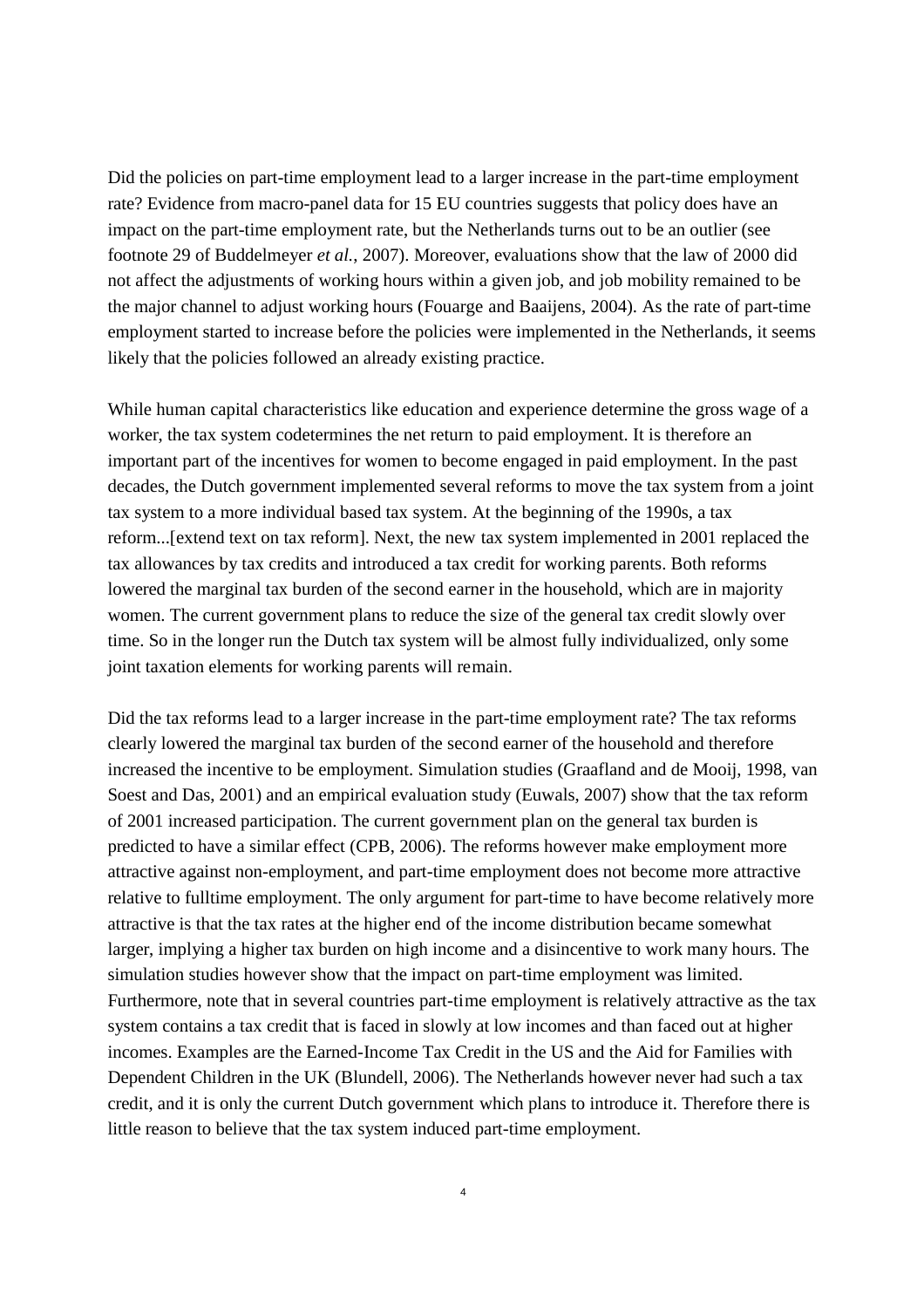The availability and affordability of child care are important determinants of the participation and working hours of women. The Netherlands hardly had public child care facilities until the end of the 1980s. The limited access restricted the possibilities of women with children to work fulltime, and this is regularly mentioned as a major explanation for the high rate of part-time employment in the Netherlands (Visser, 2002, Plantega, 2004). This explanation has however become less attractive as the availability and affordability increased substantially over time. In recent years the availability is hardly restricted anymore, while the affordability improved substantially because of the introduction of a new law on child care in 2005 ('Wet Kinderopvang'). Nowadays, the government subsidises families with child care expenses directly. The subsidy varies from about one third of the costs for high-income families to almost a full hundred percent for lowincome families (Jongen, 2007). Recent survey studies find that families hardly experience the lack and costs of child care facilities as a limitation for the women to participate in the labour market (SCP, 2006).

While part-time employment policies hardly affected the growth of part-time employment, there is evidence that other policies did play a role. The tax system discouraged the participation of second earners in a household, while the lack and affordability of public child care hampered their fulltime employment. Recent tax reforms and child care policy changes removed however the disincentives to work and to work fulltime.

# **2.1 International position**

How exceptional is the Dutch model that combines a relatively high female participation rate with a high part-time employment rate? A major policy issue is on how to combine employment with family and other care responsibilities. Several countries have a high or even higher female participation rate, but many have chosen different solutions to solve the dilemma.

The Scandinavian countries combine a high female participation rate with a reasonably high fertility rate (table 2.1). Many women work fulltime, and the societal model chosen by these countries clearly facilitates the combination of employment and care responsibilities by providing child care facilities and/or maternity pay entitlements. France has a somewhat lower female employment rate, but with respect to child care facilities, part-time employment and fertility the country is rather similar to the Scandinavian countries.

Southern European countries like Italy and Spain combine a low female employment rate with a low fertility rate. The countries hardly offer childcare facilities, and part-time employment is not really common. These countries have not solved the dilemma on combining employment and care responsibilities, and repercussions on female employment and fertility are visible.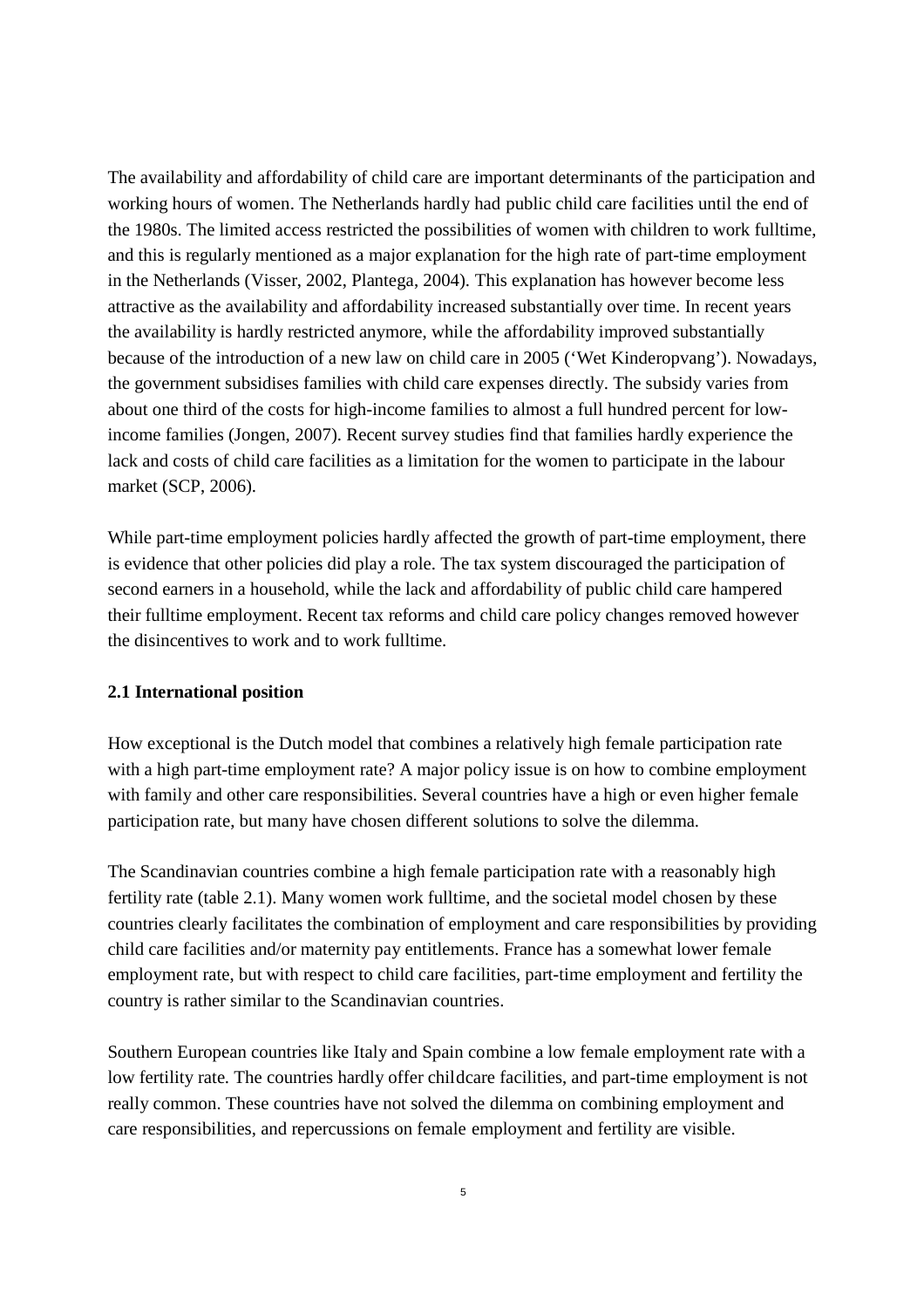Like the Scandinavian countries, the Netherlands combines a high female employment rate with a reasonably high fertility rate. The societal model that facilitates this combination heavily relies on part-time employment. With three out of five women working less than 30 per week, no other country has such a high part-time employment rate. Nevertheless, countries like the UK and Australia have characteristics that seem close as also these countries do not particularly well on the index for child care facilities but the part-time employment rate and the fertility rate are reasonably high. In these countries, about two out of five women works less than 30 hours per week. The major difference with the Netherlands is in part-time employment policy, as the countries did not implement policies that explicitly aimed at the combination of employment and care responsibilities.

| Table 0.1 | Female participation, female part-time employment, child care, fertility, various countries |                            |                        |                         |                        |  |  |  |
|-----------|---------------------------------------------------------------------------------------------|----------------------------|------------------------|-------------------------|------------------------|--|--|--|
|           |                                                                                             | Participation <sup>a</sup> | Part-time <sup>b</sup> | Child care <sup>c</sup> | Fertility <sup>d</sup> |  |  |  |
|           |                                                                                             | %                          | %                      |                         |                        |  |  |  |
|           | Sweden                                                                                      | 77.7                       | 19.0                   | 4.0                     | 1.5                    |  |  |  |
|           | Denmark                                                                                     | 76.7                       | 25.6                   | 4.4                     | 1.7                    |  |  |  |
|           | Finland                                                                                     | 73.2                       | 14.9                   | 1.5                     | 1.7                    |  |  |  |
|           | UK                                                                                          | 70.3                       | 38.8                   | $-0.9$                  | 1.7                    |  |  |  |
|           | <b>Netherlands</b>                                                                          | 69.4                       | 59.7                   | 0.3                     | 1.5                    |  |  |  |
|           | <b>US</b>                                                                                   | 69.3                       | 17.8                   | 0.1                     | 2.0                    |  |  |  |
|           | Australia                                                                                   | 69.0                       | 40.7                   | $-2.6$                  | 1.8                    |  |  |  |
|           | Germany                                                                                     | 68.5                       | 39.2                   | $-0.6$                  | 1.3                    |  |  |  |
|           | France                                                                                      | 63.9                       | 22.9                   | 1.7                     | 1.7                    |  |  |  |
|           | Spain                                                                                       | 61.1                       | 21.4                   | $-0.4$                  | 1.2                    |  |  |  |
|           | Belgium                                                                                     | 58.9                       | 34.7                   | 1.2                     | 1.5                    |  |  |  |
|           | Italy                                                                                       | 50.8                       | 29.4                   | 0.4                     | 1.2                    |  |  |  |
|           |                                                                                             |                            |                        |                         |                        |  |  |  |

<sup>a</sup> Labour force participation rate of women, age 15-64, 2006, OECD Employment Outlook 2007.

<sup>b</sup> Part-time employment rate of working women, 2006, OECD employment Outlook 2007.

<sup>c</sup> Index for child care coverage and maternity pay entitlement, scale from – 5 to 5, columns 1 to 3 of Table 4.9, OECD Employment Outlook 2002.

<sup>d</sup> Total fertility rate (children per woman), 1995-2000, World Population Prospects, The 2000 Revision, UN 2001.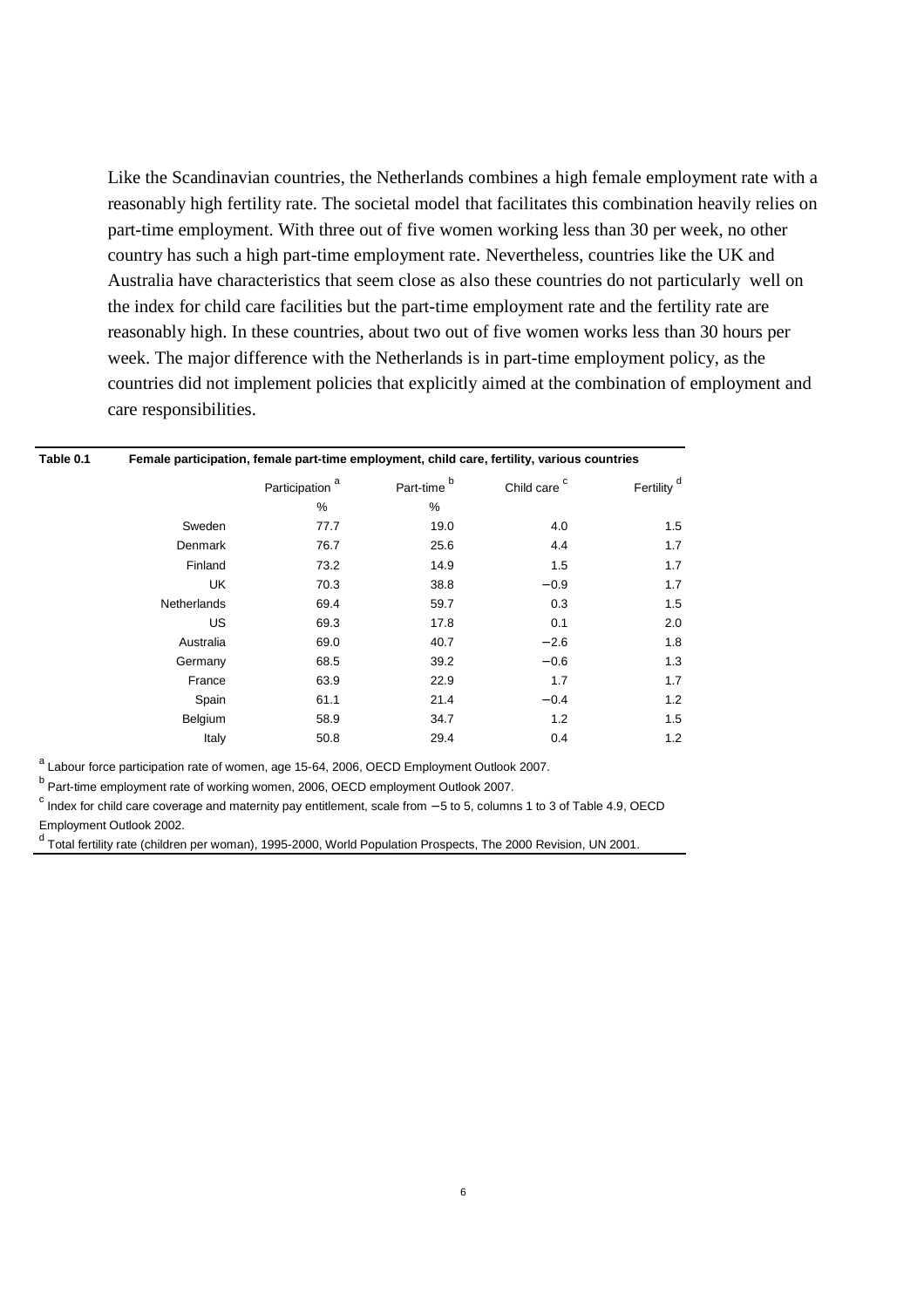# **3. Data**

The data are taken from the Dutch Labour Force Survey (DLFS) 1992-2005. The survey is a stratified random sample of about 1% of the population of Dutch inhabitants aged 15 and older, excluding those living in institutions like nursing homes and prisons. Every year a new random sample is drawn, implying that the survey exists of repeated cross-sections. The DLFS contains detailed demographic and employment information: the employed provide information on their jobs (but not on wages), while the non-employed provide information on job search activities. We subtract a sample of women aged 18 to 64 containing about 35 000 observations per year, resulting in a total sample of about half a million observations.

## **3.1 Descriptive statistics**

As we plan to disentangle the impact of age, period and cohort on working hours, the number of observations per age, period or cohort cell matters. The first cohort included in the data was born in 1928, while the latest cohort was born in 1987. Each cohort by year of birth and each age group per year contains about 12 000 and 10 000 observations. Only the oldest and youngest cohorts contain fewer observations as the survey starts in 1992 and ends in 2005.

#### [INSERT TABLE 3.1]

The statistics on demographics are in line with the current trends in society, like the ageing of the population and the individualisation of society. The average age in the sample increases from 39.1 in 1992 to 41.9 in 2005. The number of married women decreases, while the number of cohabiting women increases over time. The number of minor children remains rather constant over time, which is in line with that fact that fertility was rather constant over the last decades. Furthermore, educational attainment of both women and their partners increased steadily over time. According to the latest figures on educational attainment, the youngest generation of women has succeeded in acquiring a higher level of education that their male counterparts.

#### **3.2 Part-time employment and working hours by cohort**

The long time-span of the DLFS offers the opportunity to draw figures on the development of part-time employment and working hours over period and age per cohort. For this purpose, we need to define part-time and fulltime in terms of working hours. First, we define fulltime employment as working 35 or more per week. According to the official definitions laid down in sector-specific collective agreements, a fulltime working week contains 36, 38 or 40 working hours per week in almost all sectors. But the lowest possible number of working hours per week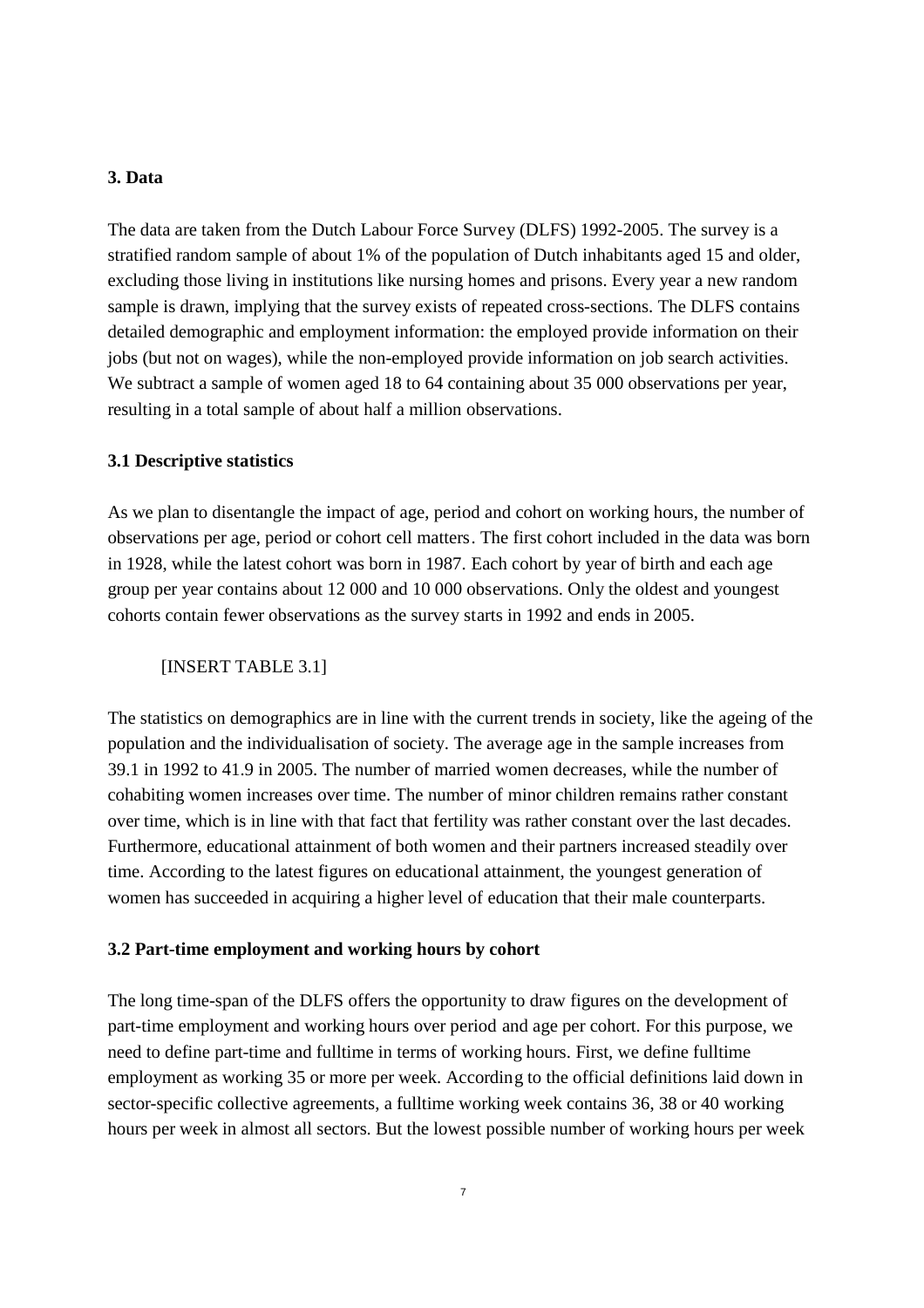in a fulltime job is 35 hours. As we will able to observe the fulltime working week of the respondents in our data source, we therefore define a general threshold for a fulltime working week of 35 hours per week. For the large part-time jobs we use 25 hours per week as the threshold. In the Netherlands, many women work exactly 24 hours per week and we want to categorize these women as having a large part-time job. Next, for the small part-time jobs we use 12 hours per week. this number follows naturally from the definitions of the official statistics for the Netherlands. For example, according to the official definition an individual is unemployed in case he does not work or does work less than 12 hour per week *and* he wants to work 12 or more hours per week.

Figure 3.1 and 3.2 show the age and cohort profile of women working part-time or fulltime. The proportion of women working less than 12 hours per week remains rather constant of the successive cohorts (figure 3.1, panel left). The proportion of women working fulltime reveals of typical development over age (figure 3.2, panel right): while the fulltime employment rate is rather high until age 25, the rate decreases rapidly from that age onward and stays constant from age 35 to 50. This timing seems to coincide with the birth of the first child, which happens at age 29 on average in the Netherlands. The figure also reveals that the incidence of fulltime employment does not seem to increase over the successive generations: at a given age, the fulltime employment rate is similar for the different cohorts.

The Dutch female participation rate increase substantially over the last decades, and the figures clearly show what kind of jobs became more important in numbers: the part-time jobs. Both the proportion of small part-time jobs (figure 3.1, panel right) and large part-time jobs (figure 3.2, panel left) increased over the successive generations. That is to say, at a given age the younger cohorts have a higher part-time employment rate than the older generations.

[INSERT FIGURES 3.1, 3.2, 3.3]

Figure 3.3 shows both the age and cohort profile of the number of working hours of women with a job. Around age 26 the number of working hours reaches a maximum on average, while afterwards the number of working hours declines. From age 35 to 55 the average working hours remain rather stable at about 25 hours. There is no clear cohort effect visible: at a given age the different cohorts have a similar number of working hours. The previous two figures showed that the proportion of small part-time jobs (12-24 hours) and large part-time jobs (25-34 hours) increased over time. So the non-existence of a cohort effect in the average working hours is explained by the fact that on average the cohort effects in the two types of part-time jobs cancel out. But also changing cohort characteristics may be important, and the next section will control for these characteristics.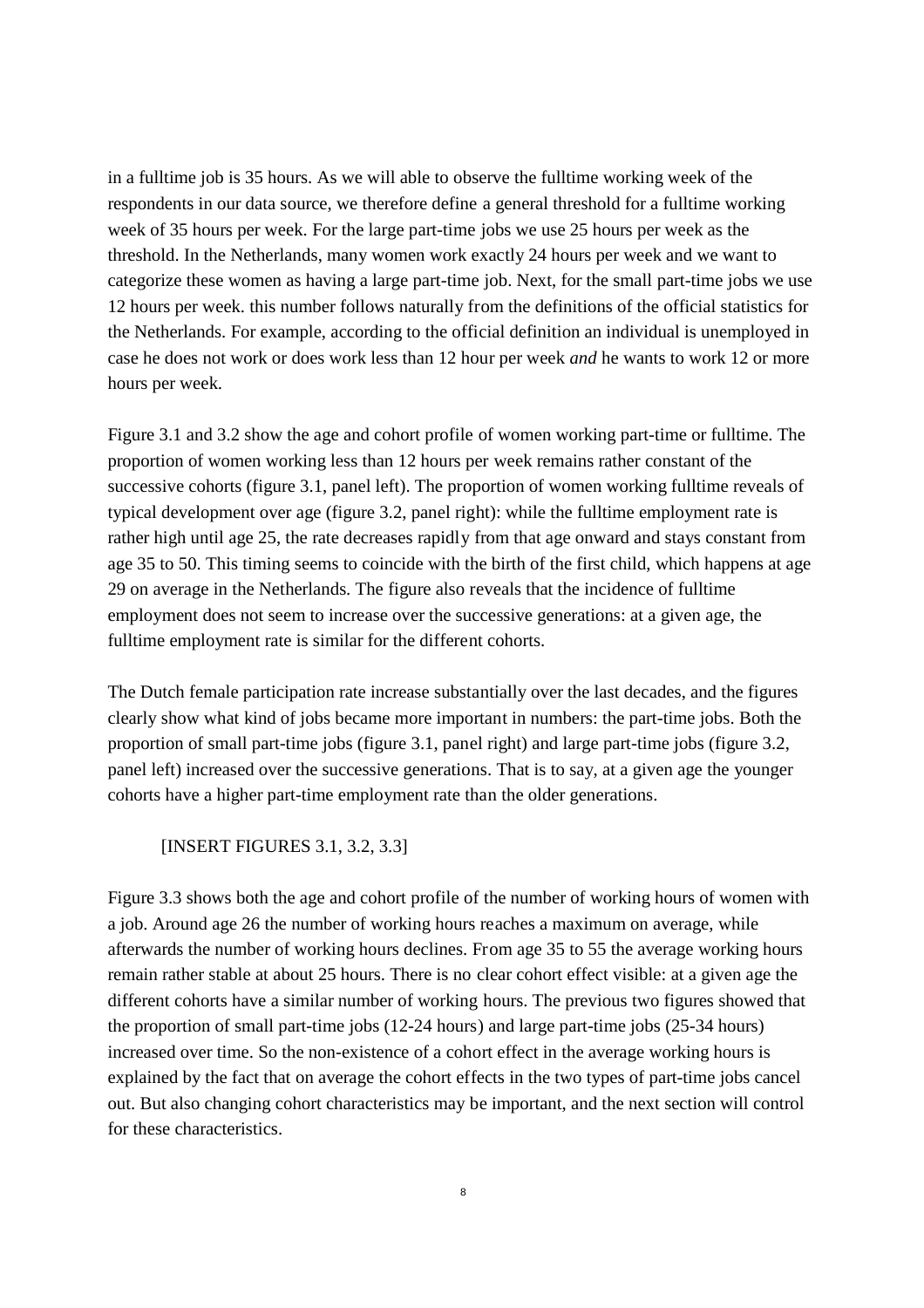# **Table 3.1 Weighted Summary Statistics**

|                                        | Period (year) | 1992  | 1995  | 2000  | 2005  | All years |
|----------------------------------------|---------------|-------|-------|-------|-------|-----------|
|                                        |               | Mean  | Mean  | Mean  | Mean  | Mean      |
| Age                                    |               | 39.1  | 40.0  | 41.0  | 41.9  | 40.7      |
| Cohort (year of birth)                 |               | 1953  | 1955  | 1959  | 1963  | 1958      |
| <b>Household position</b>              |               |       |       |       |       |           |
| Married                                |               | 0.62  | 0.61  | 0.59  | 0.56  | 0.60      |
| Cohabiting, been married               |               | 0.01  | 0.02  | 0.02  | 0.02  | 0.02      |
| Cohabiting, never been married         |               | 0.08  | 0.10  | 0.12  | 0.12  | 0.11      |
| Single, been married                   |               | 0.09  | 0.09  | 0.09  | 0.10  | 0.10      |
| Single, never been married             |               | 0.09  | 0.09  | 0.10  | 0.10  | 0.09      |
| Living with parents                    |               | 0.09  | 0.08  | 0.07  | 0.08  | 0.08      |
| Other                                  |               | 0.01  | 0.01  | 0.01  | 0.01  | 0.01      |
| <b>Children</b>                        |               |       |       |       |       |           |
| Age youngest child 0-3                 |               | 0.13  | 0.13  | 0.13  | 0.13  | 0.05      |
| Age youngest child 4-11                |               | 0.13  | 0.13  | 0.14  | 0.14  | 0.06      |
| Age youngest children 12-17            |               | 0.10  | 0.09  | 0.09  | 0.09  | 0.02      |
| # Minor children equal 2               |               | 0.15  | 0.16  | 0.16  | 0.16  | 0.16      |
| # Minor children more than 2           |               | 0.07  | 0.07  | 0.07  | 0.06  | 0.07      |
| Children older than 18 year            |               | 0.17  | 0.15  | 0.13  | 0.14  | 0.14      |
| <b>Educational attainment</b>          |               |       |       |       |       |           |
| Primary                                |               | 0.18  | 0.15  | 0.15  | 0.09  | 0.14      |
| Lower secondary                        |               | 0.30  | 0.28  | 0.25  | 0.24  | 0.27      |
| Higher secondary                       |               | 0.37  | 0.38  | 0.39  | 0.42  | 0.40      |
| Tertiary                               |               | 0.16  | 0.18  | 0.21  | 0.25  | 0.20      |
| <b>Type of education</b>               |               |       |       |       |       |           |
| General                                |               |       |       |       |       |           |
| Technical                              |               |       |       |       |       |           |
| Economic                               |               |       |       |       |       |           |
| Health care                            |               |       |       |       |       |           |
| <b>Partner: educational attainment</b> |               |       |       |       |       |           |
| Primary                                |               | 0.14  | 0.13  | 0.12  | 0.07  | 0.11      |
| Lower secondary                        |               | 0.22  | 0.21  | 0.20  | 0.19  | 0.21      |
| Higher secondary                       |               | 0.41  | 0.42  | 0.41  | 0.43  | 0.42      |
| Tertiary                               |               | 0.22  | 0.24  | 0.27  | 0.31  | 0.26      |
| Partner: characteristics partner       |               |       |       |       |       |           |
| Age                                    |               | 43.0  | 44.0  | 45.2  | 46.4  | 44.8      |
| Non-employed                           |               | 0.02  | 0.02  | 0.01  | 0.02  | 0.02      |
| # Observations                         |               | 38315 | 43623 | 39774 | 41561 | 553419    |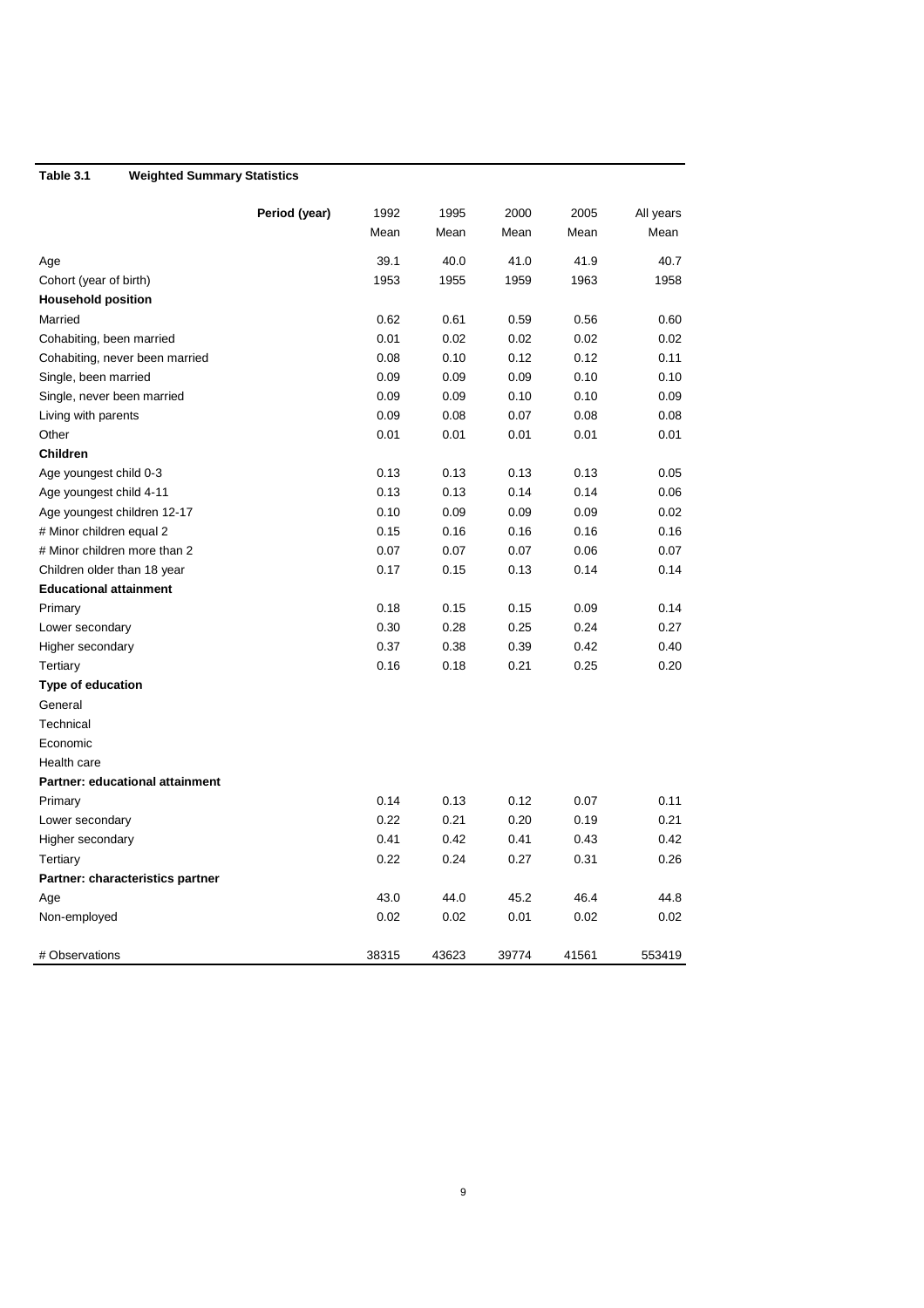**Figure 3.1 Part-time employment, 1-11 hours and 12-24 hours per week by cohort and age (all women, including unemployed and non-participating women)** 



**Figure 3.2 Part-time employment, 25-34 hours and more than 35 hours per week by cohort and age (all women, including unemployed and non-participating women)** 





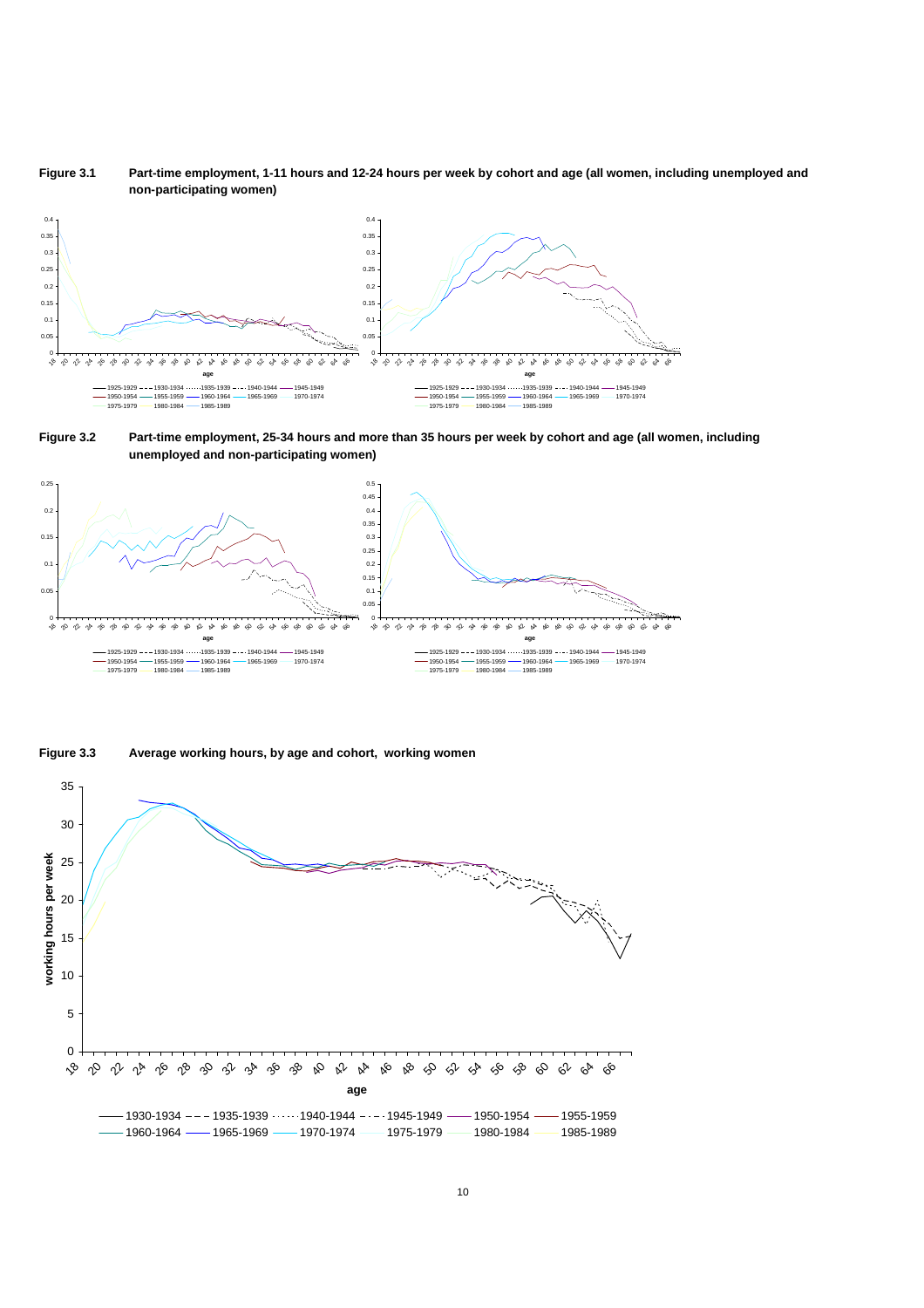## **4. Empirical strategy and results**

In this section, we apply regression techniques to disentangle the impact of age, period and cohort, and of other exogenous individual and family characteristics on the development of parttime and fulltime employment rate over time. The results will be used to draw conclusions on the propensity of the youngest generations to work part-time or fulltime.

## **4.1 An empirical model for age, period and cohort**

This section specifies an empirical model to estimate the determinants of the incidence to work part-time or fulltime. The model allows for a disentanglement of the age, period and cohort effects. Indicating individual *i* and time *t* by corresponding subscripts our model specifies the endogenous variable  $y_{it}$ , which may be the propensity  $p_{it}$  to work part-time or fulltime, or which may be the working hours  $h_{it}$ . The model:

$$
p_{it} = \beta_0 + \beta_1 x_{it} + g_a (a_{it} | \theta_a) + g_c (c_i | \theta_c) + g_t (t | \theta_t) + \varepsilon_{it}
$$

where  $x_{it}$  is a vector of control variables,  $a_{it}$  denotes age,  $c_i$  denotes cohort and  $t$  denotes year. The  $g_a$ ,  $g_c$  and  $g_t$  are functions corresponding to age, cohort and year effects. The vector  $\theta = (\beta_0, \beta_1, \theta_a, \theta_c, \theta_t)$  contains parameters.

A well-known complication of the model is that not all parameters can be identified whenever the functions for age, period and cohort contain a linear term. The reason for this is that whenever both the birth year and the age of an individual are known, then the current year is known as well (or, in general, whenever two terms are known, then the third is known as well). Several ways have been suggested to circumvent this identification problem. Probably the most straightforward way is to omit an entire function altogether, and replace it by some other variable, or set of variables, which are thought to represent the concerning effects well. This procedure is often called the proxy variable approach, see for example Portait *et. al* (2002). In the current case, we will include a variable which represents the period effects of female labour supply. For instance, if period effects are thought to be the consequence of a so-called discouraged worker effect, then a logical proxy variable would be the unemployment rate.

#### **4.2 Part-time and fulltime employment**

Figure 4.1 shows the estimated cohort dummy coefficients of four separate logit-regressions. Each regression features as a dependent variable a specific class of hours worked (1-11 hours, 12- 24 hours, 25-34 hours or 35 hours and more). The regression explains the probability that a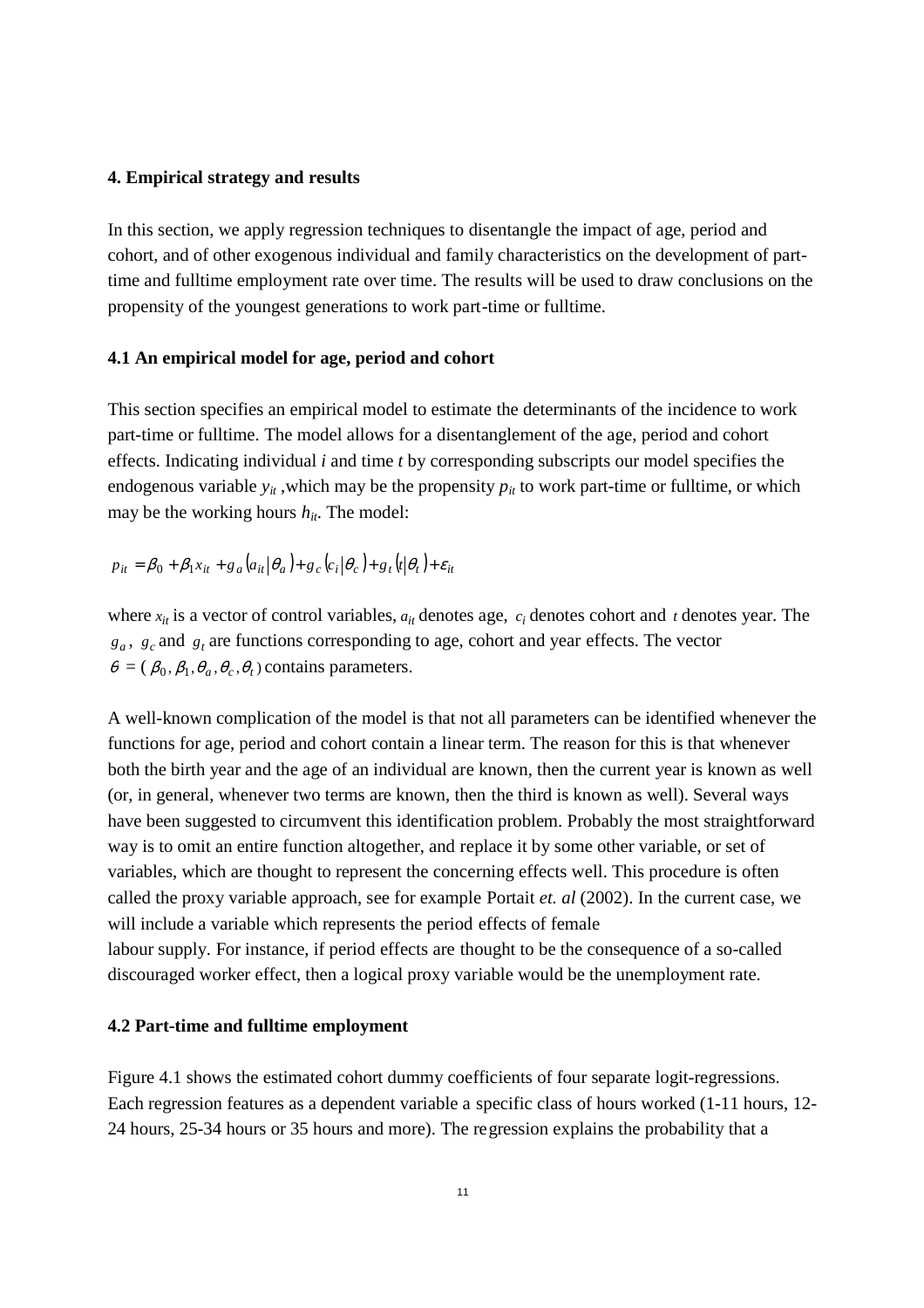working women's working hours fall into this specific class, and not into one of the other classes or into the unemployment or non-participating class. The cohort born in 1950 serves as a reference group. The results show that cohort effects are most pronounced for large part-time jobs. Regarding fulltime jobs, more recently born cohorts have slightly more negative cohorts dummy coefficients. As for large part-time jobs, the younger cohorts have more positive cohort dummy coefficients. So the cohort effects increase the probability of being in a large part-time job and, to a lesser extent, of being in a small part-time job.

# [INSERT FIGURE 4.1 ABOUT HERE]

Table 4.1 shows the estimation results of four logit-regressions, where the dependent variables now are aggregates of the formerly presented classes of hours worked ( $>$  35 hours,  $>$  25 hours,  $>$ 12 hours and ≥ 1 hour per week). Presence of children significantly reduces the probability to be in a fulltime job, especially when the children are young. A higher level of educational increases the probability to work. Unemployment of the partner increases the probability to be in a large part-time job or in a full time job. Age and cohort dummy coefficients are presented in table A.1 in the appendix, interaction dummy coefficients in table A.2.

# [INSERT TABLE 4.1 ABOUT HERE]

# **4.2 Working hours of employed women**

Figure 4.2 shows estimated cohort dummies from an OLS-regression on hours worked by working women. The cohort effect is decreasing for the cohorts born after 1960. So there seems to be an autonomous trend to reduce working hours. The autonomous trend in the working hours is the result of the autonomous increasing trends in the probabilities to work part-time, while the autonomous trend for working fulltime was decreasing for the cohorts born after 1960.

[INSERT FIGURE 4.2 ABOUT HERE]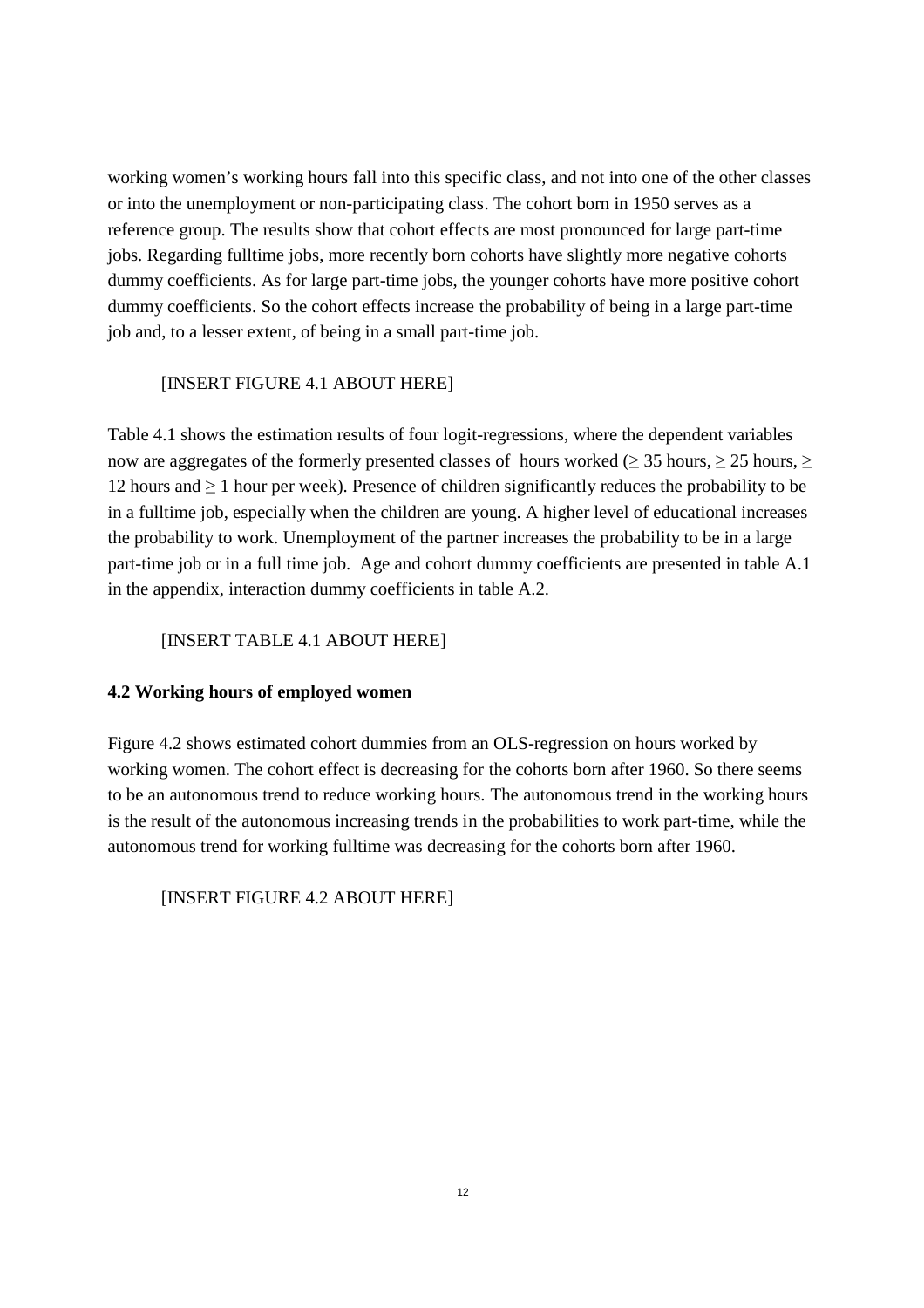| ۱<br>٠ | œ |  |
|--------|---|--|
|        |   |  |

#### Estimation result of logit-regressions on aggregated classes of hours worked by women

|                                                                                                                       | $\geq$ 35 hours | $\geq$ 25 hours |          | $\geq$ 12 hours |          | $\geq 1$ hour |          |       |
|-----------------------------------------------------------------------------------------------------------------------|-----------------|-----------------|----------|-----------------|----------|---------------|----------|-------|
|                                                                                                                       |                 | Strd.           |          | Strd            |          | Strd          |          | Strd  |
|                                                                                                                       | Estimate        | error           | Estimate | error           | Estimate | error         | Estimate | error |
| <b>Position in household</b>                                                                                          |                 |                 |          |                 |          |               |          |       |
| Together, been married                                                                                                | 0,63            | 0,03            | 0,63     | 0,03            | 0,37     | 0,02          | 0,21     | 0,03  |
| Together, never been married                                                                                          | 0,58            | 0,02            | 0,73     | 0,01            | 0,61     | 0,02          | 0,49     | 0,02  |
| Single, been married                                                                                                  | 0,65            | 0,10            | 0,38     | 0,08            | 0,13     | 0,07          | 0,07     | 0,07  |
| Single, never been married                                                                                            | 1,01            | 0,10            | 0,67     | 0,08            | 0,24     | 0,07          | 0,20     | 0,07  |
| Living with parents                                                                                                   | 1,42            | 0,10            | 1,20     | 0,08            | 0,84     | 0,07          | 0,65     | 0,07  |
| Other                                                                                                                 | 1,04            | 0,10            | 0,75     | 0,09            | 0,40     | 0,08          | 0,22     | 0,07  |
| Age youngest child                                                                                                    |                 |                 |          |                 |          |               |          |       |
| 0-3 years old                                                                                                         | $-2,26$         | 0,05            | $-2,31$  | 0,04            | $-1,70$  | 0,03          | $-1,51$  | 0,03  |
| 4-11years old                                                                                                         | $-1,65$         | 0,06            | $-1,69$  | 0,04            | $-1,19$  | 0,04          | $-0,88$  | 0,03  |
| 12-17 years old                                                                                                       | $-0,86$         | 0,05            | $-0,78$  | 0,04            | $-0,45$  | 0,03          | $-0,28$  | 0,03  |
| # Children 2                                                                                                          | $-0,53$         | 0,05            | $-0,61$  | 0,04            | $-0,56$  | 0,03          | $-0,40$  | 0,03  |
| # Children more than 2                                                                                                | $-0,59$         | 0,08            | $-0,68$  | 0,06            | $-0,97$  | 0,04          | $-0,70$  | 0,04  |
| Children 18+                                                                                                          | $-0,25$         | 0,02            | $-0,24$  | 0,01            | $-0,21$  | 0,01          | $-0,11$  | 0,01  |
| <b>Education</b>                                                                                                      |                 |                 |          |                 |          |               |          |       |
| Lower                                                                                                                 | $-0,04$         | 0,00            | $-0,03$  | 0,00            | $-0,03$  | 0,00          | $-0,02$  | 0,00  |
| Junior secondary                                                                                                      | 0,47            | 0,03            | 0,52     | 0,03            | 0,65     | 0,03          | 0,72     | 0,03  |
| Senior secondary                                                                                                      | 0,57            | 0,04            | 0,69     | 0,03            | 0,91     | 0,03          | 1,15     | 0,03  |
| Higher                                                                                                                | 0,82            | 0,04            | 1,02     | 0,03            | 1,27     | 0,03          | 1,56     | 0,03  |
| Technical                                                                                                             | 0,25            | 0,02            | 0,21     | 0,02            | $-0,06$  | 0,02          | $-0,11$  | 0,02  |
| Economical                                                                                                            | 0,51            | 0,02            | 0,46     | 0,01            | 0,31     | 0,01          | 0,20     | 0,01  |
| Care                                                                                                                  | $-0,18$         | 0,02            | 0,06     | 0,01            | 0,08     | 0,01          | 0,11     | 0,01  |
| <b>Partner characteristics</b>                                                                                        |                 |                 |          |                 |          |               |          |       |
| Age difference partner-                                                                                               |                 |                 |          |                 |          |               |          |       |
| respondent                                                                                                            | $-0,03$         | 0,00            | $-0,03$  | 0,00            | $-0,03$  | 0,00          | $-0,02$  | 0,00  |
| Age difference partner-                                                                                               |                 |                 |          |                 |          |               |          |       |
| respondent ^2                                                                                                         | 0,00            | 0,00            | 0,00     | 0,00            | 0,00     | 0,00          | 0,00     | 0,00  |
| Dummy partner unemployed                                                                                              | 0,21            | 0,03            | 0,11     | 0,03            | $-0,27$  | 0,03          | $-0,44$  | 0,03  |
| Education partner: Lower                                                                                              | 0,11            | 0,11            | $-0,01$  | 0,09            | 0,13     | 0,07          | 0,32     | 0,07  |
| Education partner: Junior                                                                                             |                 |                 |          |                 |          |               |          |       |
| secondary                                                                                                             | 0,09            | 0,11            | 0,04     | 0,09            | 0,37     | 0,07          | 0,64     | 0,07  |
| Education partner: Senior                                                                                             |                 |                 |          |                 |          |               |          |       |
| secondary                                                                                                             | 0,24            | 0,11            | 0,21     | 0,09            | 0,55     | 0,07          | 0,78     | 0,07  |
| Education partner: Higher                                                                                             | 0,30            | 0,13            | 0,12     | 0,11            | 0,46     | 0,09          | 0,65     | 0,08  |
| constant                                                                                                              | $-3,24$         | 0,13            | $-3,32$  | 0,11            | $-2,84$  | 0,10          | $-1,85$  | 0,10  |
| Reference Group: married, no children, no children 18+, lower education, no partner, lower education partner, partner |                 |                 |          |                 |          |               |          |       |
| is employed                                                                                                           |                 |                 |          |                 |          |               |          |       |